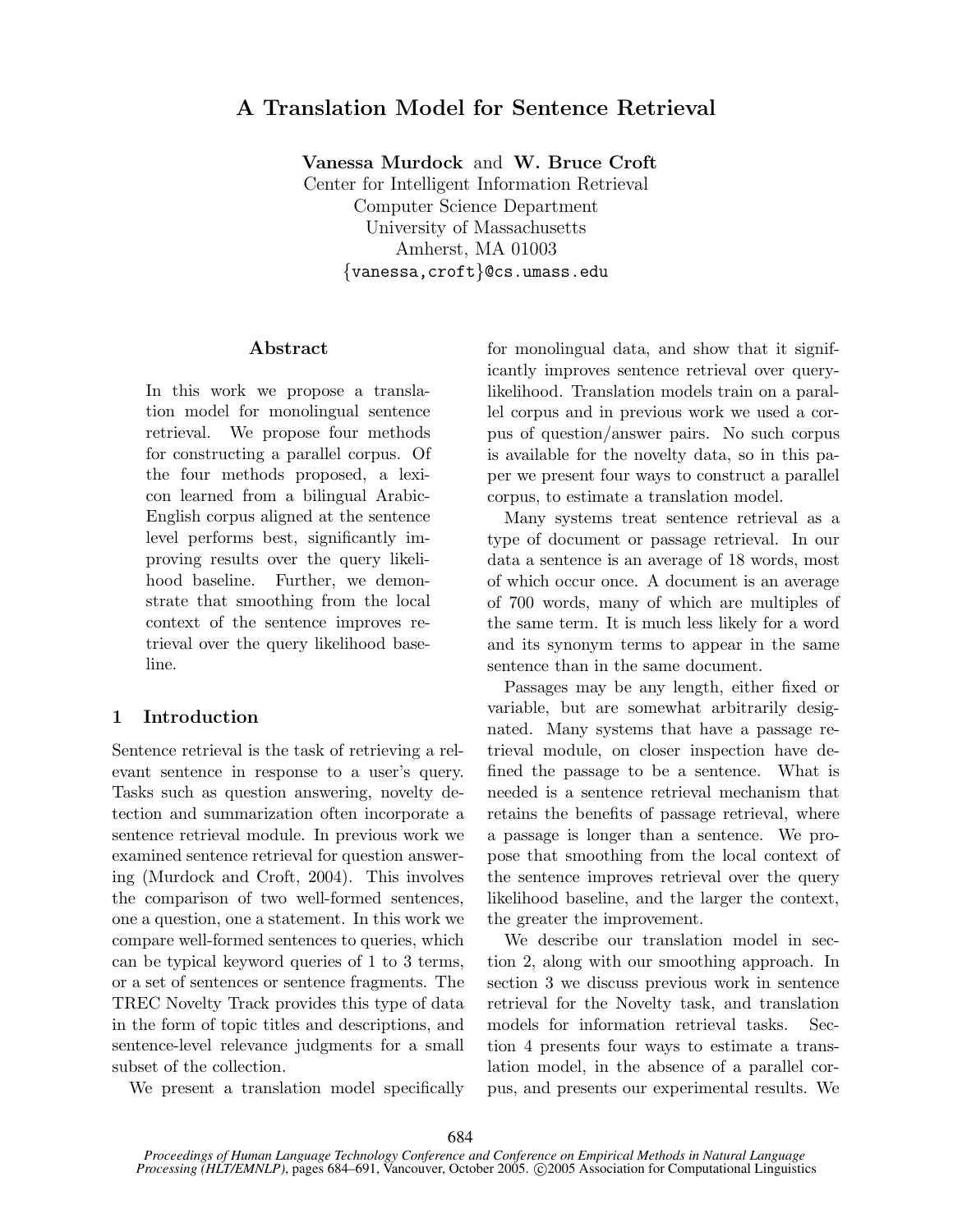discuss the results in section 5, and present our conclusions and future work in section 6.

# 2 Methodology

Our data was provided by NIST, as part of the TREC Novelty Track 1 . The documents for the TREC Novelty Track in 2002 were taken from the TREC volumes 4 and 5, and consist of news articles from the Financial Times, the Foreign Broadcast Information Service, and the Los Angeles Times from non-overlapping years. In 2003 and 2004, the documents were taken from the Aquaint Corpus, which is distributed by the Linguistic Data Consortium<sup>2</sup> and consists of newswire text in English from the Xinhua News Service, the New York Times, and the Associated Press from overlapping years.

We retrieved the top 1000 documents for each topic from the TREC and Aquaint collections, and sentence segmented the documents using MXTerminator (Reynar and Ratnaparkhi, 1997), which is a freely available sentence boundary detector. Each topic was indexed separately and had an average of 30,000 sentences. It was impractical to do sentencelevel relevance assessments for the complete set of 150,000 documents, so we used the relevance assessments provided as part of the Novelty task, recognizing that the results are a lower bound on performance, because the relevance assessments do not cover the collection. The relevance assessments cover 25 known relevant documents for each topic.

We evaluated precision at N documents because many systems using sentence retrieval emphasize the results at the top of the ranked list, and are less concerned with the overall quality of the list.

#### 2.1 Translation Models

We incorporated a machine translation model in two steps: estimation and ranking. In the estimation step, the probability that a term in the sentence "translates" to a term in the query is estimated using the implementation of IBM Model 1 (Brown et al., 1990) in  $\text{GIZA++ (Al-}$ Onaizan et al., 1999) out-of-the-box without alteration. In the ranking step we incorporate the translation probabilities into the querylikelihood framework.

In Berger and Lafferty (1999), the IBM Model 1 is incorporated thus:

$$
P(q_i|S) = \sum_{j=1}^{m} P(q_i|s_j)P(s_j|S)
$$
 (1)

where  $P(q_i|s_j)$  is the probability that term  $s_j$  in the sentence translates to term  $q_i$  in the query. If the translation probabilities are modified such that  $P(q_i|s_j) = 1$  if  $q_i = s_j$  and 0 otherwise, this is Berger and Lafferty's "Model 0", and it is exactly the query-likelihood model (described in section 2.2).

A major difference between machine translation and sentence retrieval is that machine translation assumes there is little, if any, overlap in the vocabularies of the two languages. In sentence retrieval we depend heavily on the overlap between the two vocabularies. With the Berger and Lafferty formulation in equation 1, the probability of a word translating to itself is estimated as a fraction of the probability of the word translating to all other words. Because the probabilities must sum to one, if there are any other translations for a given word, its self-translation probability will be less than 1.0. To accommodate this monolingual condition, we make the following improvement.

Let  $t_i = 1$  if there exists a term in the sentence  $s_i$  such that  $q_i = s_j$ , and 0 otherwise:

$$
\sum_{1 \le j \le n} p(q_i|s_j)p(s_j|S) \Longrightarrow
$$
  

$$
t_i p(q_i|S) + (1-t_i) \sum_{1 \le j \le n, s_j \ne q_i} p(q_i|s_j)p(s_j|S)
$$
  
(2)

The translation probabilities still sum to one. We determined empirically that this adjustment improved the results over IBM model 1, and over Berger and Lafferty model 0.

<sup>1</sup>http://trec.nist.gov

<sup>2</sup>http://www.ldc.upenn.edu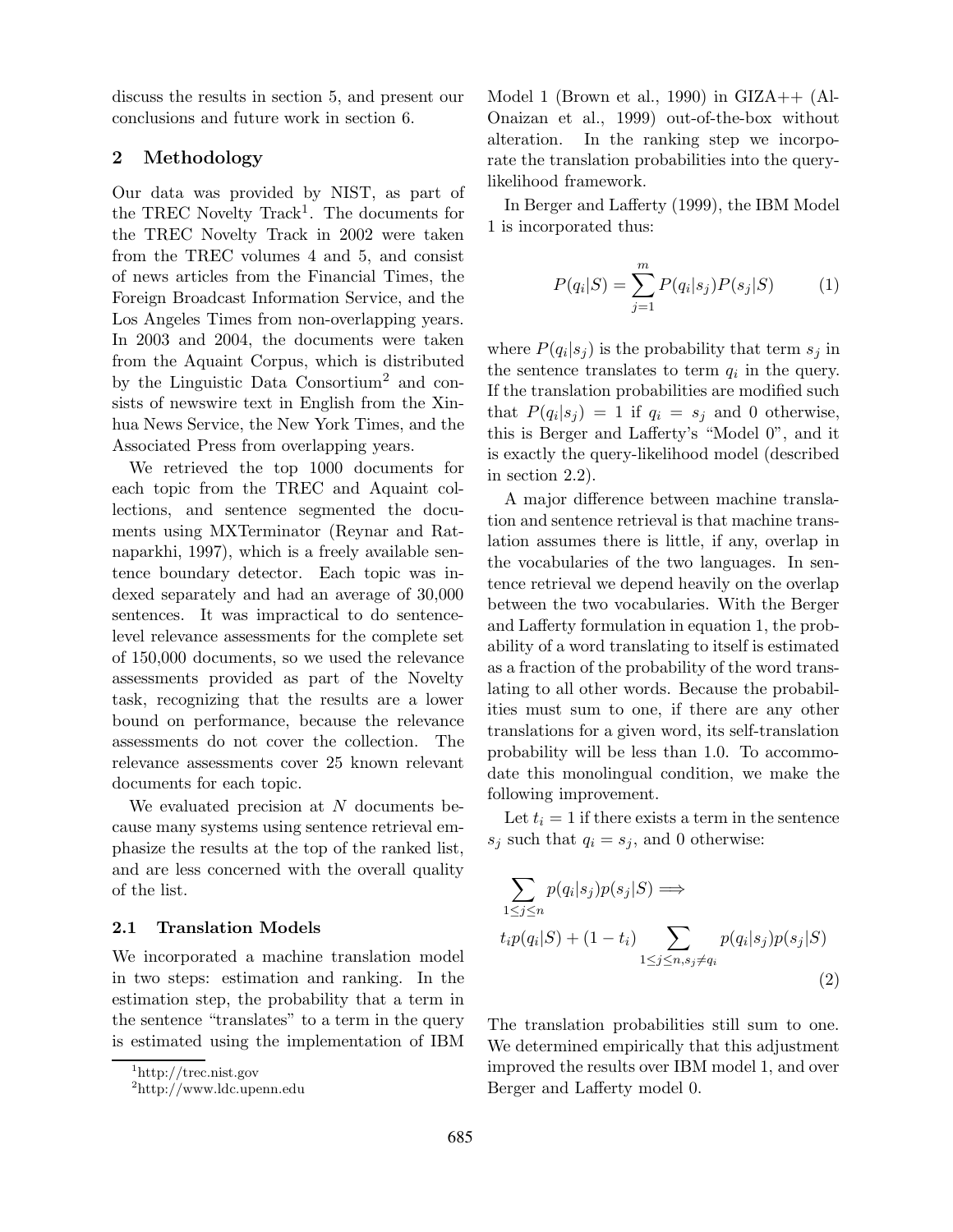#### 2.2 Document Smoothing

Query likelihood is a generative model that assumes that the sentence is a sample of a multinomial distribution of terms. Sentences are ranked according to the probability they generate the query. We estimate this probability by interpolating the term distribution in the sentence with the term distribution in the collection:

$$
P(Q|S) = P(S) \prod_{i=1}^{|Q|} \left( \lambda P(q_i|S) + (1 - \lambda)P(q_i|C) \right)
$$
\n(3)

where  $Q$  is the query,  $S$  is the sentence,  $P(S)$  is the (uniform) prior probability of the sentence,  $P(q_i|S)$  is the probability that term  $q_i$  in the query appears in the sentence, and  $P(q_i|C)$  is the probability that  $q_i$  appears in the collection.

In the experiments with document smoothing, we estimate the probability of a sentence generating the query:

$$
P(Q|S) =
$$
  
\n
$$
P(S) \prod_{i=1}^{|Q|} \left( \alpha P(q_i|S) + \beta P(q_i|D_S) + \gamma P(q_i|C) \right)
$$
  
\n(4)

where  $\alpha + \beta + \gamma = 1.0$  and  $P(q_i|D_S)$  is the probability that the term  $q_i$  in the query appears in the document the sentence came from. In our case, since the sentences for each topic are indexed separately, the collection statistics are in reference to the documents in the individual topic index.

# 3 Previous Work

The TREC Novelty Track ran for three years, from 2002 to 2004. Overviews of the track can be found in (Harman, 2002), (Soboroff and Harman, 2003) and (Soboroff, 2004). A number of systems use traditional information retrieval techniques for sentence retrieval, using various techniques to compensate for the sparse term distributions in sentences. The University of Massachusetts (Larkey et al., 2002) and Carnegie Mellon University (Collins-Thompson

et al., 2002) both ranked sentences by the cosine similarity of the sentence vector to the query vector of tf.idf-weighted terms. Amsterdam University (Monz et al., 2002) used tfc.nfx term weighting which is a variant of tf.idf term weighting that normalizes the lengths of the document vectors. Meiji University (Ohgaya et al., 2003) expanded the query with concept groups, and then ranked the sentences by the cosine similarity between the expanded topic vector and the sentence vector.

Berger and Lafferty (1999) proposed the use of translation models for (mono-lingual) document retrieval. They used IBM Model 1 (Brown et al., 1990), to rank documents according to their translation probability, given the query. They make no adjustment for the fact that the query and the document are in the same language, and instead rely on the translation model to learn the appropriate weights for word pairs. The models are trained on parallel data artificially constructed from the mutual information distribution of terms in the document. The results presented either were not tested for statistical significance, or they were not statistically significant, because no significance results were given.

Berger et al. (2000) used IBM Model 1 to rank answers to questions in call-center data. In their data, there were no answers that were not in response to at least one of the questions, and all questions had at least one answer. Furthermore, there are multiples of the same question. The task is to match questions and answers, given that every question has at least one match in the data. The translation models performed better for this task than the tf.idf baseline.

### 4 Experiments and Results

In this section we describe four methods for estimating a translation model in the absence of a parallel corpus. We describe experimental results for each of the translation models, as well as for document smoothing.

### 4.1 Mutual Information and TREC

As in Berger and Lafferty (1999), a set of documents was selected at random from the TREC collection, and for each document we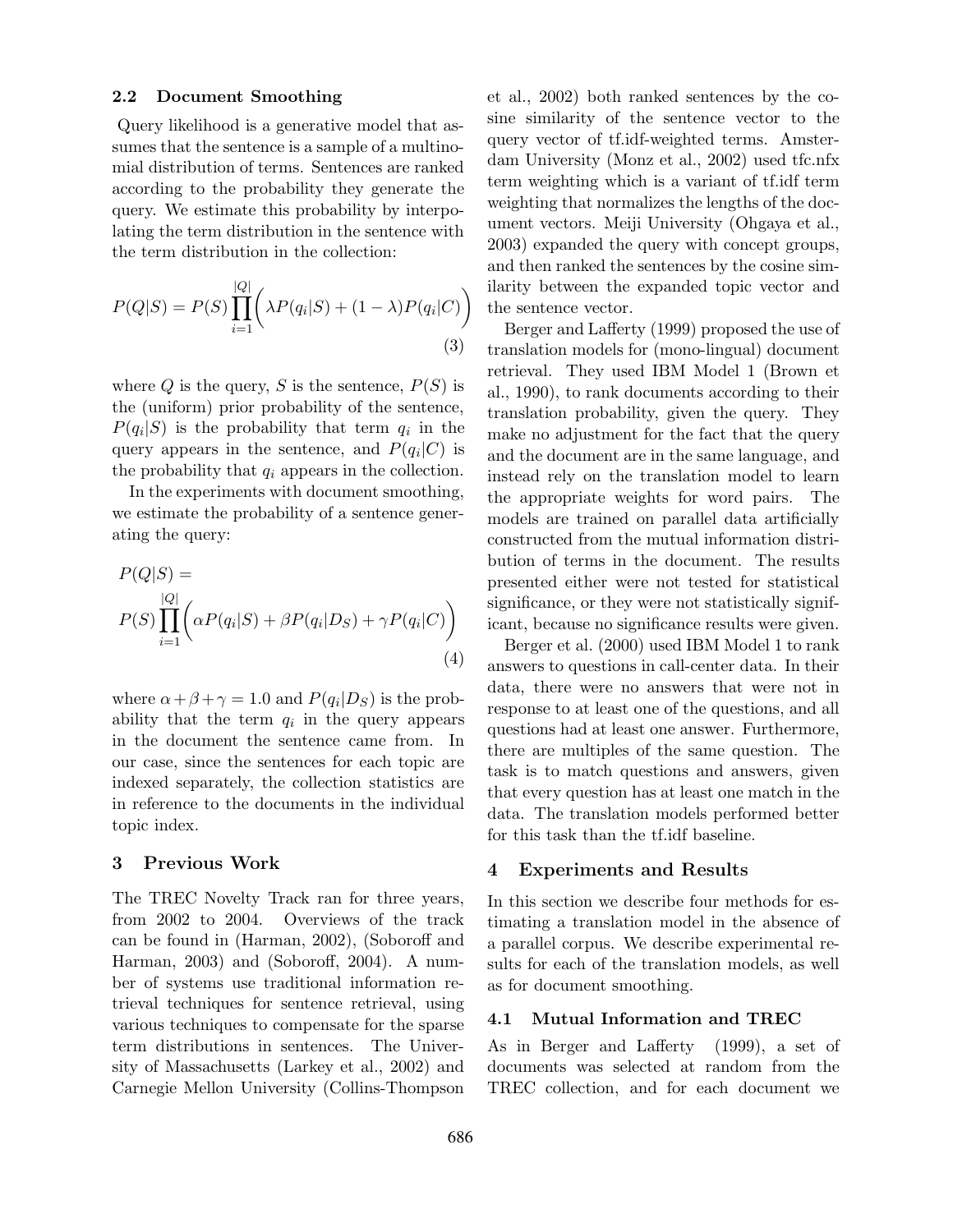|          | Query      | MТ        | MТ        |
|----------|------------|-----------|-----------|
|          | Likelihood | (MI)      | (TREC)    |
| Prec@5   | 0.1176     | 0.1149    | $0.1392*$ |
| Prec@10  | 0.1115     | 0.1047    | 0.1095    |
| Prec@15  | 0.1023     | $0.0928*$ | 0.0977    |
| Prec@20  | 0.0973     | $0.0882*$ | 0.0936    |
| Prec@30  | 0.0890     | 0.0865    | 0.0874    |
| Prec@100 | 0.0733     | $0.0680*$ | 0.0705    |
| R-Prec   | 0.0672     | $0.0642*$ | 0.0671    |
| Ave Prec | 0.0257     | 0.0258    | 0.0264    |

Table 1: Comparing translation model-based retrieval with description queries. "TREC" and "MI" are two ways to estimate a translation model. Results with an asterisk are significant at the .05 level with a two-tailed t-test.

constructed a distribution according to each term's mutual information with the document, and randomly generated five queries of 8 words according to this distribution. We were retrieving sentences rather than documents, so each sentence in the document was ranked according to its probability of having generated the query, and then the query was aligned with the top 5 sentences. We call this approach "MI".

The second approach uses the TREC topic titles and descriptions aligned with the top 5 retrieved sentences from documents known to be relevant to those topics, excluding topics that were included in the Novelty data. We call this approach "TREC".

Table 1 shows the results of incorporating translations for topic descriptions. Results in the tables with an asterisk are significant at the .05 level using a two-tailed t-test. The results for sentence retrieval are lower than those typically obtained for document retrieval. Manual inspection of the results indicates that the actual precision is much higher, and resembles the results for document retrieval. The lower results are an artifact of the way the relevance assessments were obtained. The sentence-level judgements from the TREC Novelty Track are only for 25 documents per topic.

The Novelty data from 2003-2004 consists of event and opinion queries. We observed that

|          | Event  |        | Opinion |        |
|----------|--------|--------|---------|--------|
|          | Query  | MТ     | Query   | MТ     |
|          | Lklhd  | (TREC) | Lklhd   | (TREC) |
| Prec@5   | 0.1149 | 0.1307 | 0.1234  | 0.1574 |
| Prec@10  | 0.1089 | 0.1079 | 0.1170  | 0.1128 |
| Prec@15  | 0.1036 | 0.1030 | 0.0993  | 0.0865 |
| Prec@20  | 0.0985 | 0.0980 | 0.0947  | 0.0840 |
| Prec@30  | 0.0901 | 0.0894 | 0.0865  | 0.0830 |
| Prec@100 | 0.0729 | 0.0719 | 0.0743  | 0.0674 |
| R-Prec   | 0.0658 | 0.0694 | 0.0701  | 0.0622 |
| Ave Prec | 0.0275 | 0.0289 | 0.0219  | 0.0211 |

Table 2: Comparing translation-based retrieval for description queries, using the relevance judgments provided by NIST. The translation model was trained from TREC topics.

a number of the topic descriptions for event topics had a high degree of vocabulary overlap with the sentences in our data. This was not true of the opinion queries. The results of using a translation-based retrieval on description queries are given in table 2, broken down by the sentiment of the query. The Novelty queries from 2002 were included in the "event" set.

Not all of the sentences judged relevant to opinion topics express opinions. To assess opinion-relevance we evaluated the top 10 sentences, and marked sentences that expressed opinions. In our data approximately 10% of sentences in the top 10 express opinions. Table 3 shows the result of using a translation model trained on TREC data for description queries, broken down by sentiment, with the baselines evaluated for this particular set of relevance judgments. For opinion questions, the column labeled "topical" indicates topical relevance. The column labeled "opinion" indicates topical relevance that also expresses an opinion.

If we consider a sentence relevant to an opinion question only if it expresses an opinion, we see improvement in the results at the top of the ranked list for those queries, using a translation model trained on TREC data. Of the 150 topics, only 50 were opinion topics, so although the magnitude of the improvement in opinion queries is large the results are not statistically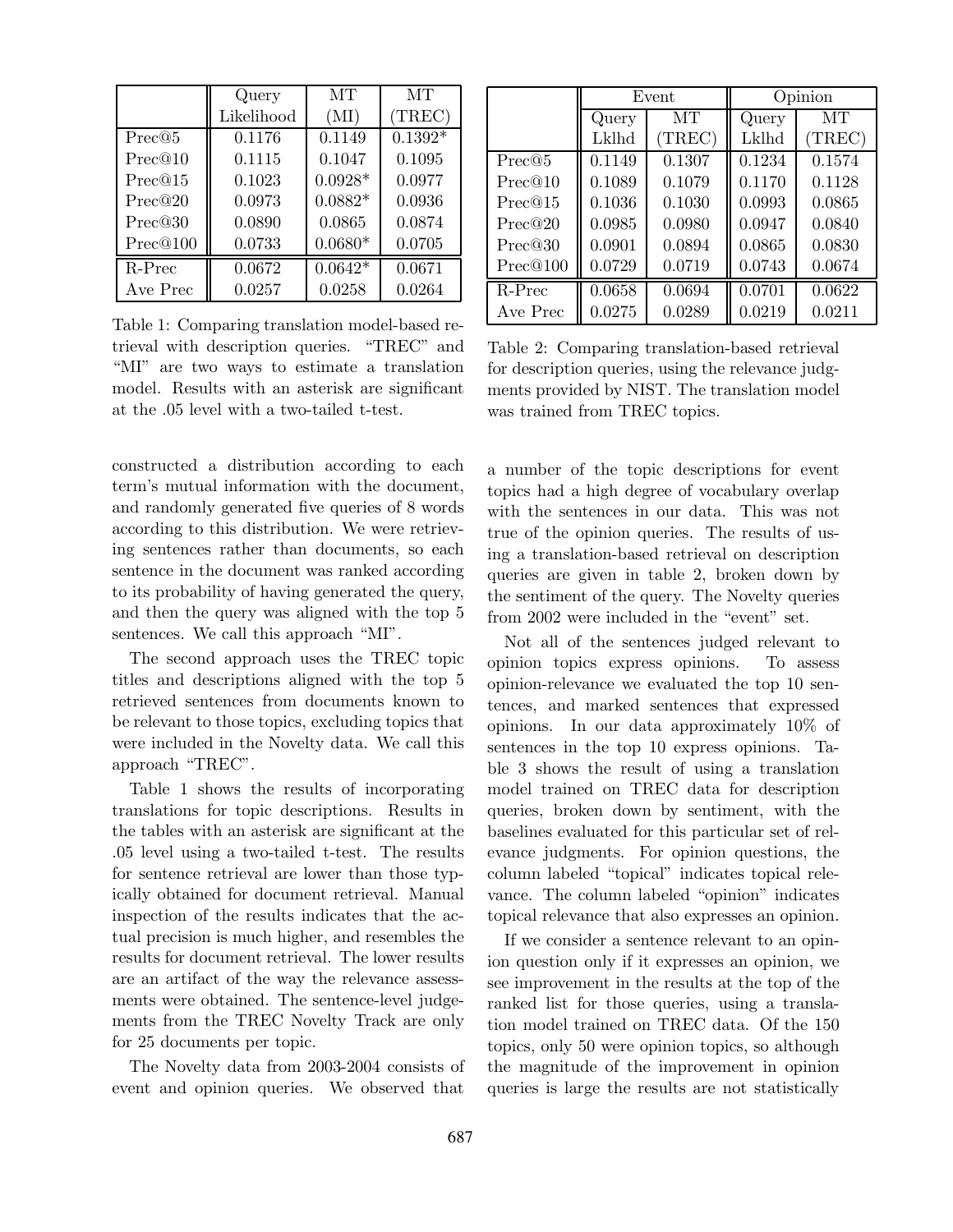|          | Topical Rel |          | Express Opin |          |
|----------|-------------|----------|--------------|----------|
|          | Query       | MТ       | Query        | MТ       |
|          | Lklhd       | TREC)    | Lklhd        | (TREC)   |
| Prec@5   | .7289       | .7111    | .3300        | .3900    |
| Prec@10  | .7089       | .6867    | .3125        | .3775    |
| Prec@15  | .5363       | .4919    | .2350        | .2717    |
| Prec@20  | .4300       | .4033    | .1875        | .2188    |
| Prec@30  | .3170       | .2970    | .1408        | .1617    |
| Prec@100 | .1236       | $.1131*$ | .0587        | .0580    |
| R-Prec   | .4834       | .4653    | .2947        | $.3597*$ |
| Ave Prec | .4996       | .4696    | .2563        | .3177    |

Table 3: Comparison of translation retrieval on opinion queries, using truth data we created to evaluate opinion questions. Translation models were trained with TREC data. Results with an asterisk are significant at the .05 level using a two-tailed t-test.

significant with respect to the baseline.

# 4.2 Lexicons

External lexicons are often useful for translation and query expansion. The most obvious approach was to incorporate a thesaurus into the training process in GIZA as a dictionary, which affects the statistics in the first iteration of EM. This is intended to improve the quality of the alignments over subsequent iterations. We incorporated the thesauri into the training process of the data generated from the artificial mutual information distribution. The dictionaries had almost no effect on the results.

#### 4.2.1 WordNet

We created a parallel corpus of synonym-term pairs from WordNet, and added this data to the artificial mutual information data to train the translation model. The results of using this approach to retrieve sentences using title queries are in figure 1, labeled "MI WN". Using Word-Net alone, without the mutual information data, is labeled "WN Only". The results are statistically significant using a Wilcoxon sign test at the .05 level for precision at .10, .20 and .60. Query likelihood retrieval is the baseline. The results for description queries are not shown, and were not significantly different from the baseline.



Figure 1: Comparing interpolated recallprecision for title queries using WordNet. The results are statistically significant using a Wilcoxon sign test at the .05 level, for precision at .10, .20 and .60.

#### 4.2.2 Arabic-English corpus

Xu et al. (2002) derive an Arabic thesaurus from a parallel corpus. We derived an English thesaurus using the same approach, from a pair of English-Arabic/Arabic-English lexicons, learned from a parallel corpus. We assumed that if two English terms translate to the same Arabic term, the English terms are synonyms whose probability is given by

$$
P(e_2|e_1) = \sum_{a \in A} P(e_2|a)P(a|e_1)
$$
 (5)

Figure 2 shows the interpolated recallprecision of these results, for description queries. The English terms were not stemmed, and so the baseline query-likelihood results are also not stemmed. The results are statistically significant using a Wilcoxon sign test at the .05 level, for all retrieval levels. Not shown is the average precision, which is also significantly better for the Arabic-English lexicon than for the querylikelihood. The results for title queries are not shown, but are similar to those for descriptions.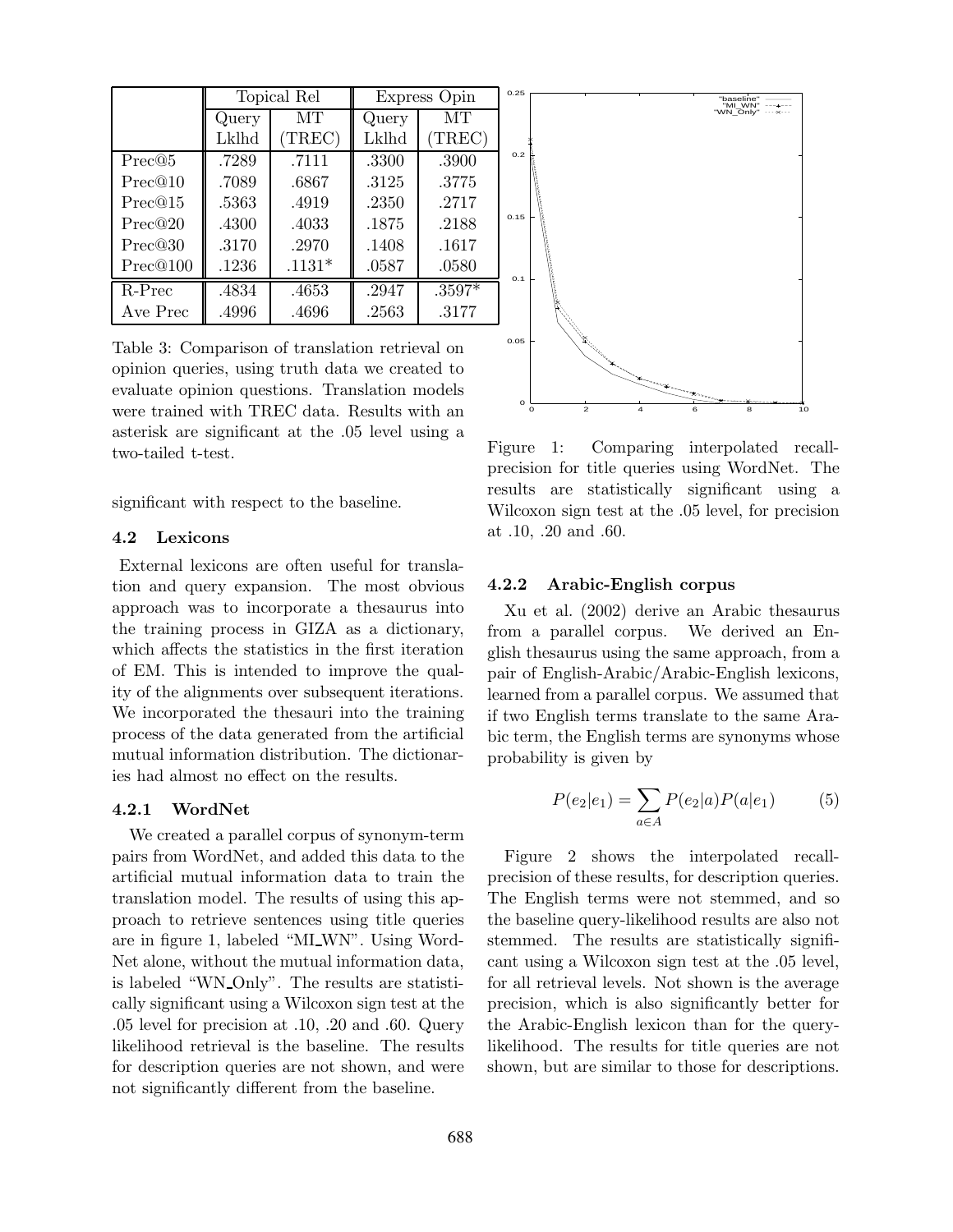

Figure 2: Comparing interpolated recallprecision for description queries using a pair of Arabic-English, English-Arabic lexicons. The results are statistically significant using a Wilcoxon sign test at the .05 level, for precision all recall levels.

#### 4.3 Document Smoothing

Smucker and Allan (2005) demonstrated that under certain conditions, Jelinek-Mercer smoothing is equivalent to Dirichlet smoothing, and that the advantage of Dirichlet smoothing is derived from the fact that it smoothes long documents less than shorter documents. In our data there is much less variance in the length of a sentence than in the length of a document, thus we do not expect to see as great a benefit in performance from Dirichlet smoothing as has been reported in Zhai and Lafferty (2001). In fact we tried Absolute Discounting, Dirichlet, Jelinek-Mercer and Laplace smoothing and found them to produce equivalent results.

The vast majority of sentences in our data are not stand-alone units, and the topic of the sentence is also the topic of surrounding sentences. We took a context of the surrounding 5 sentences, and the surrounding 11 sentences (about 1/3 of the whole document). The sentences were smoothed from the surrounding context, backing-off to the whole document, us-

|          | Query  | 5 Sents   | 11 Sents  |
|----------|--------|-----------|-----------|
|          | Lklhd  |           |           |
| Prec@5   | 0.1203 | $0.1527*$ | $0.1541*$ |
| Prec@10  | 0.1122 | $0.1446*$ | $0.1419*$ |
| Prec@15  | 0.1018 | $0.1329*$ | $0.1405*$ |
| Prec@20  | 0.0973 | $0.1311*$ | $0.1345*$ |
| Prec@30  | 0.0890 | $0.1191*$ | $0.1286*$ |
| Prec@100 | 0.0732 | $0.0935*$ | $0.1006*$ |
| $R-Prec$ | 0.0672 | $0.0881*$ | $0.0933*$ |
| Ave Prec | 0.0257 | $0.0410*$ | $0.0485*$ |

Table 4: Comparison of smoothing context on description queries, retrieving sentences from the top 1000 documents. Results with an asterisk are significant at the .05 level using a twotailed t-test.

ing Jelinek-Mercer smoothing. Table 4 shows a comparison of the amount of context. Smoothing from the local context is clearly better than the baseline result.

We investigated the effect of smoothing from the entire document. Table 5 shows the results. Both topic titles and descriptions get significantly better results with document smoothing.

#### 4.4 Novelty Relevance Task

In the TREC Novelty Track, participants are given a set of 25 documents most of which are relevant for each topic. If we believe that a document is relevant because it has relevant sentences in it, then a "good" sentence would come from a "good" document. This would suggest that smoothing from the document the sentence came from would improve retrieval. We found that for title queries document smoothing improved precision in the top 5 documents by 12.5%, which is statistically significant using a two-tailed t-test at the .05 level. Precision in the top 10 - 100 documents also improved results by an average of 5%, but the result is not statistically significant. For description queries, smoothing from the document had no effect.

For title queries, translation models improve the average precision, and R-Precision. For both title and description queries, the number of relevant documents that are retrieved is also improved with translation models.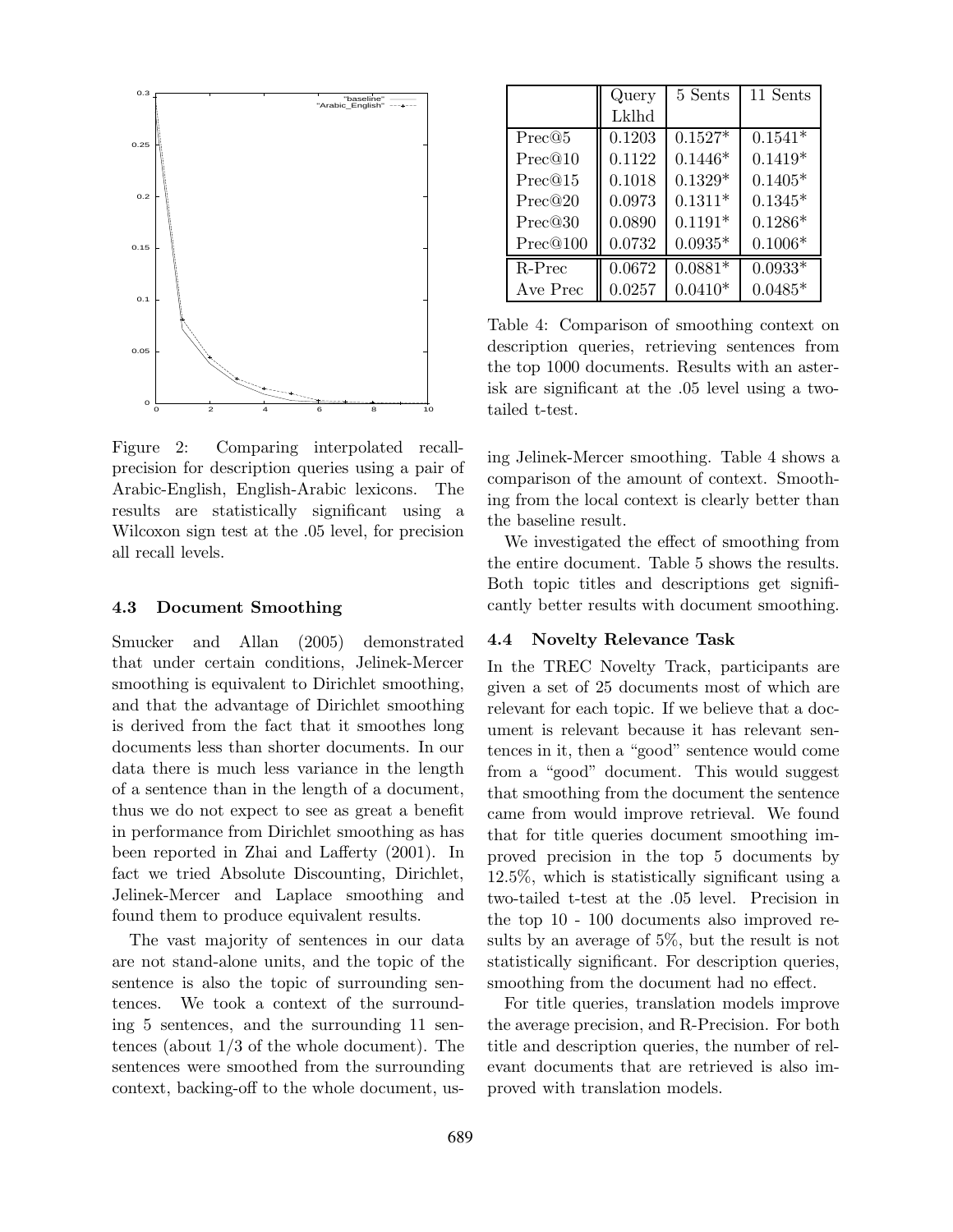|          | Title |          | Description |                |
|----------|-------|----------|-------------|----------------|
|          | Query | Doc      | Query       | Doc            |
|          | Lklhd | Smth     | Lklhd       | Smth           |
| Prec@5   | .0765 | $.2268*$ | .1203       | $.2362*$       |
| Prec@10  | .0805 | $.2262*$ | .1122       | $.2128*$       |
| Prec@15  | .0814 | $.2192*$ | .1018       | $.2000*$       |
| Prec@20  | .0765 | $.2124*$ | .0973       | $.1893^{\ast}$ |
| Prec@30  | .0765 | $.2007*$ | .0890       | $.1743*$       |
| Prec@100 | .0675 | $.1638*$ | .0732       | $.1335*$       |
| R-Prec   | .0646 | $.1379*$ | .0672       | $.1226*$       |
| Ave Prec | .0243 | $.0796*$ | .0257       | $.0749*$       |

Table 5: Comparison of document smoothing to query likelihood retrieving sentences from the top 1000 documents. Results with an asterisk are significant at the .05 level using a two-tailed t-test.

## 5 Discussion

The results for sentence retrieval are low, in comparison to results we would expect for document retrieval. We might think that although we show improvements, nothing is working well. In reality, the relevance assessments provided by NIST as part of the Novelty Track only cover 25 documents per topic. Evaluating the top 10 sentences by hand shows that the systems give a performance comparable to document retrieval systems, and the low numbers are the result of a lack of coverage in the assessments. Unfortunately, there is no collection of documents of significant size, where the relevance assessments at the sentence level cover the collection. Constructing such a corpus would be a major undertaking, outside of the scope of this paper.

The best performing method of constructing a parallel corpus used a bilingual lexicon derived from a sentence-aligned Arabic-English parallel corpus. This suggests that data in which sentences are actually translations of one another, as opposed to sentences aligned with key terms from the document, yield a higher quality lexicon. The model trained on the parallel corpus of TREC topics and relevant sentences performed better than the MI corpus, but not as well as the Arabic-English corpus. The TREC corpus consisted of approximately 15,000 sentence pairs,

whereas the Arabic-English corpus was trained on more than a million sentence pairs. This may account in part for the higher quality results. In addition, the TREC corpus was created by retrieving the top 5 sentences from each relevant document. Even when the document is known to be relevant, the retrieval process is noisy. Furthermore, although there were 15,000 sentence pairs, there were only 450 unique queries, limiting the size of the source vocabulary.

Opinion topics have much less vocabulary overlap with relevant sentences than do event topics. Translation models would be expected to perform better when retrieving sentences that contain synonym or related terms. For sentences that have exact matches in the query, query likelihood will perform better.

We find that smoothing from the local context of the sentence performs significantly better than the baseline retrieval. The sentences are all about the same length, so there is no performance advantage to using Dirichlet smoothing, whose smoothing parameter is a function of the document length. The smoothing parameters gave very little weight to the collection. As sentences have few terms, relative to documents, matching a term in the query is a good indication of relevance.

# 6 Conclusions and Future Work

We have shown that translation models improve retrieval for title and opinion queries, and that a translation model derived from a high-quality bilingual lexicon significantly improves retrieval for title and description queries. Smoothing from the local context of a sentence dramatically improves retrieval, with smoothing from the document that contains the sentence performing the best.

We evaluated sentences based on lexical similarity, but structural similarity is also an important measure, which we plan to investigate in the future. The translation model we used was the most basic model. We used this model because it had been shown effective in document retrieval, and was easily incorporated in the query-likelihood framework, but we intend